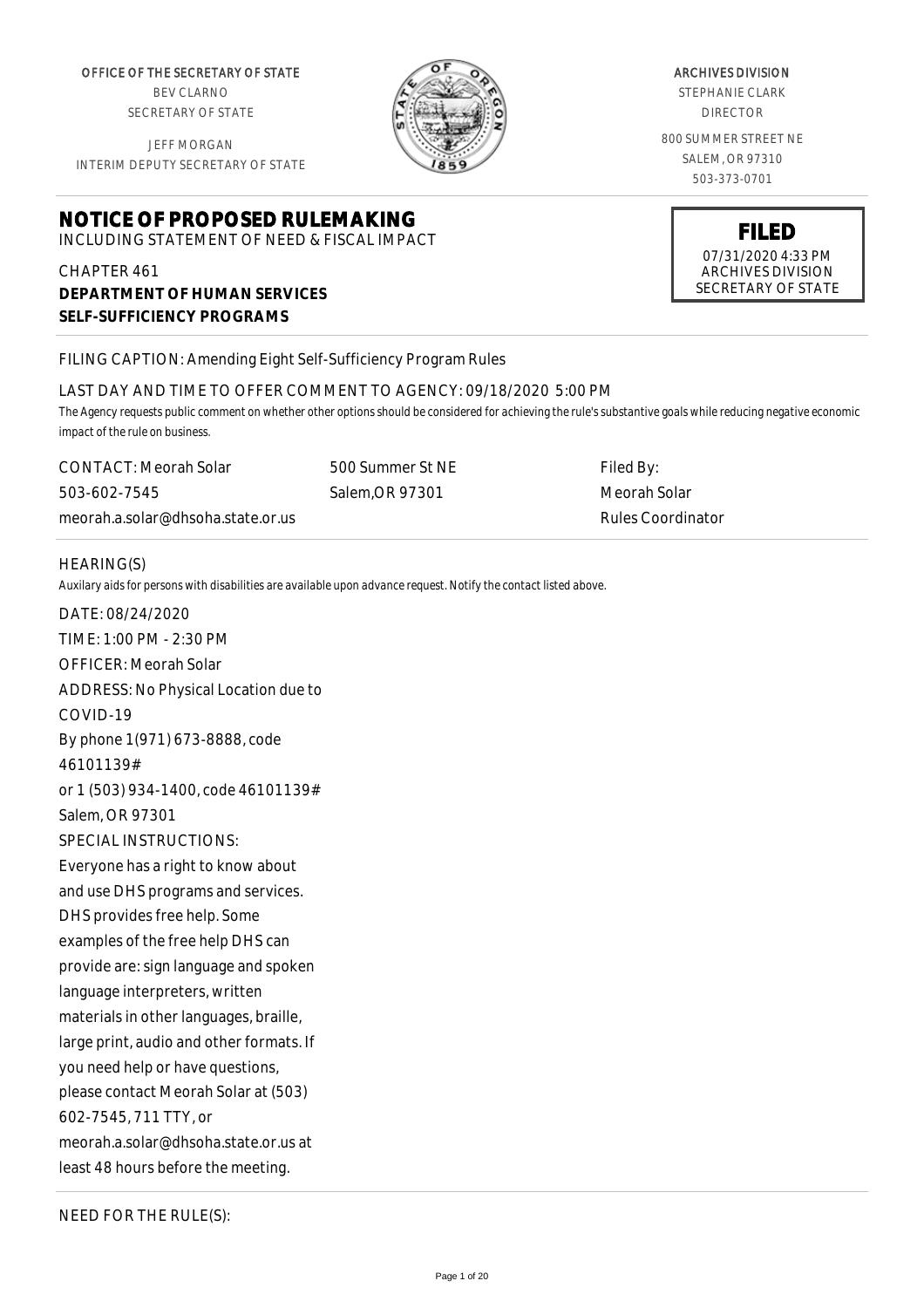OAR 461-135-0660 about SNAP; COVID-19, needs to be adopted permanently to allow the Department to adopt rule provisions regarding the SNAP program in the event of a pandemic.

OAR 461-135-1200 about Specific Requirements; TA-DVS program needs to be amended to absorb provisions of OAR 461-135-1240 that permit, for the TA-DVS program; telephonic filing date, application completion, and application signature for individuals with cases maintained in the DHS mainframe systems. It also needs to be changed to update terminology.

OAR 461-135-1240 about TA-DVS; COVID-19 needs to be adopted permanently to serve as a rule placeholder in the event of a future pandemic. The provisions in the rule, with the exception of the provision for the rule to sunset at the end of the Governor's Executive Order 20-03, are being absorbed into OAR 461-135-1200.

OAR 461-155-0180 about income standards affecting self-sufficiency programs; OAR 461-155-0190 about Income and Payment Standards; SNAP and DSNAP; OAR 461-160-0015 about resource limits affecting self-sufficiency programs; OAR 461-160-0420 about shelter cost, SNAP; and OAR 461-160-0430 about income deductions, SNAP; need to be amended to align the rules regarding income standards, income and payment standards, resource limits, shelter deductions, and income deductions; with annual adjustments set forth by Food and Nutrition Services.

#### DOCUMENTS RELIED UPON, AND WHERE THEY ARE AVAILABLE:

SNAP – Oregon Request to Extend Certification Periods and Adjust Reporting Requirements Due to COVID-19 – Approval; Adjustment serial number: COV-021, available here: https://fnsprod.azureedge.net/sites/default/files/resource-files/OR-SNAP-COV21-ExtendCertPeriods-Approval.pdf

SNAP - COVID-19: OR Emergency Allotments Approval, available here: https://fnsprod.azureedge.net/sites/default/files/resource-files/OR-SNAP-COV-EmergencyAllotments-Approval.pdf

Families First Coronavirus Response Act, available here: https://www.congress.gov/bill/116thcongress/housebill/6201/text

7 CFR 273.24 section 6(o) as amended, available here: https://www.federalregister.gov/documents/2019/02/01/2018- 28059/supplemental-nutrition-assistance-program-requirements-for-able-bodied-adults-without-dependents

Oregon: COVID-19 Waivers & Flexibilities, available here: https://www.fns.usda.gov/disaster/pandemic/covid-19/oregon

Written communication between TA-DVS Policy Analysts, DHS staff, and partners; available from TA-DVS Policy.

U.S. Department of Health and Human Services Poverty Guidelines, available here: https://aspe.hhs.gov/poverty-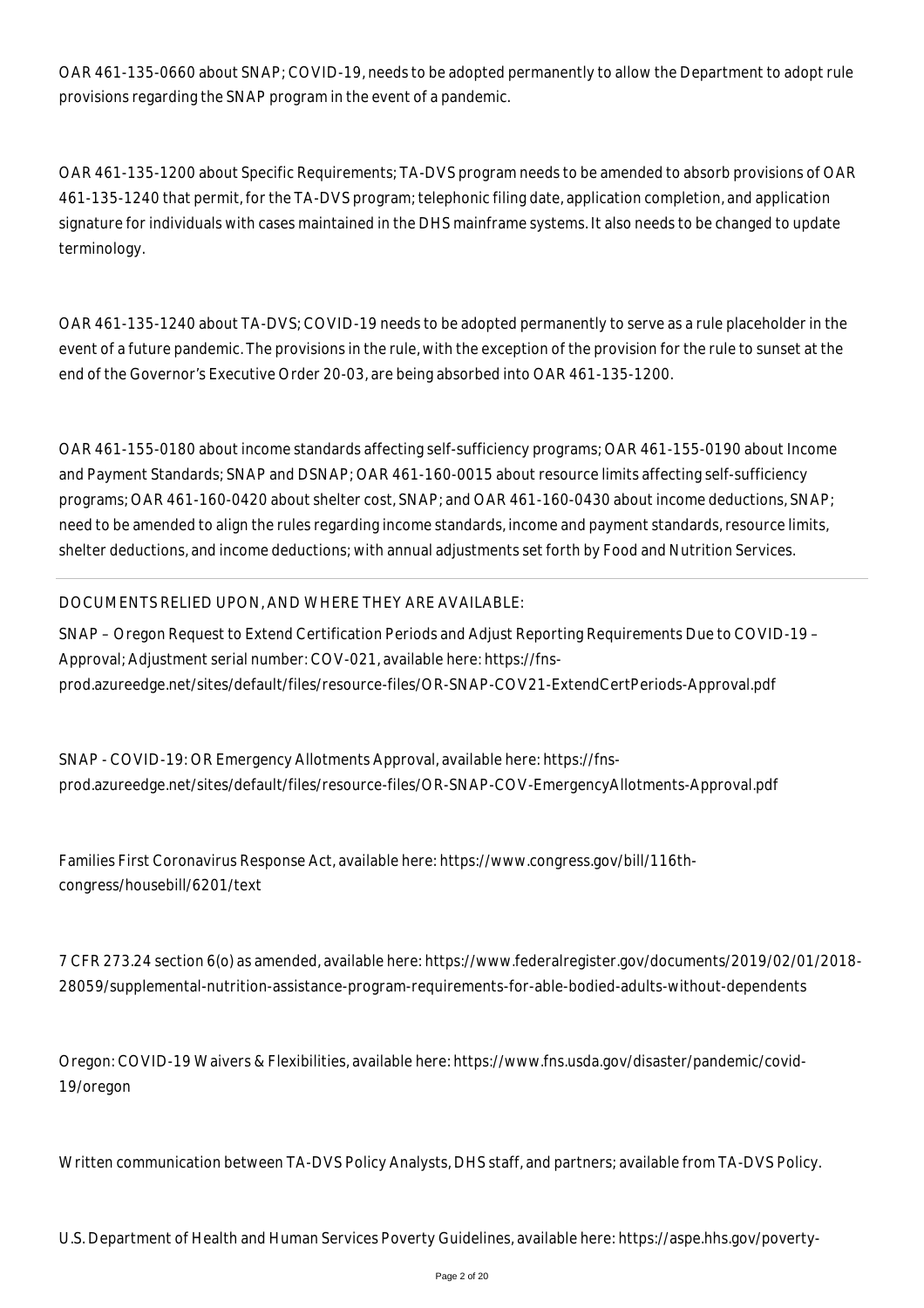SNAP Cost of Living Adjustments,, available here: https://www.fns.usda.gov/snap/cost-living-adjustment-colainformation (to be updated with new amounts effective 10/01/20)

The PUC data was used to project 2020 rates for phones, gas, and electricity. The EIA data was used for heating oil and to split out the gas and electricity rates for heating costs and others. The PUC data used is available here: http://www.puc.state.or.us/Pages/Index.aspx. The EIA website is available here: http://www.eia.doe.gov.

# FISCAL AND ECONOMIC IMPACT:

The Department estimates that adopting OAR 461-135-0660 will positively impact individuals receiving SNAP at the rate of \$32.8 million in benefits per month, while its provisions are in place. The Department estimates no fiscal impact on the Department, the public, the Department, other state agencies, local government, and business, including small business. There is no cost of compliance for small businesses. No small businesses are subject to this rule.

The Department estimates that amending OAR 461-135-1200 will positively impact individuals that qualify for TA-DVS, but would not be able to come into the office to apply for benefits. The maximum positive impact is \$1200 to the qualifying group. The Department estimates no fiscal impact on the Department, the public, the Department, other state agencies, local government, and business, including small business. There is no cost of compliance for small businesses. No small businesses are subject to this rule.

The Department estimates that amending OAR 461-135-1240 will have no fiscal impact on the Department, clients, the public, the Department, other state agencies, local government, and business, including small business. There is no cost of compliance for small businesses. No small businesses are subject to this rule.

The Department is unable to estimate the fiscal impact of amending OAR 461-155-0180, OAR 461-155-0190, OAR 461-160-0015, OAR 461-160-0420, or OAR 461-160-0430 on clients or applicants because the annual adjustments set forth by Food and Nutrition Services are not yet known. The Department estimates that these amendments will have no fiscal impact on the Department, other state agencies, local government, and business including small business. There is no cost of compliance for small business.

# COST OF COMPLIANCE:

*(1) Identify any state agencies, units of local government, and members of the public likely to be economically affected by the rule(s). (2) Effect on Small Businesses: (a) Estimate the number and type of small businesses subject to the rule(s); (b) Describe the expected reporting, recordkeeping and administrative activities and cost required to comply with the rule(s); (c) Estimate the cost of professional services, equipment supplies, labor and increased administration required to comply with the rule(s).*

See Fiscal and Economic Impact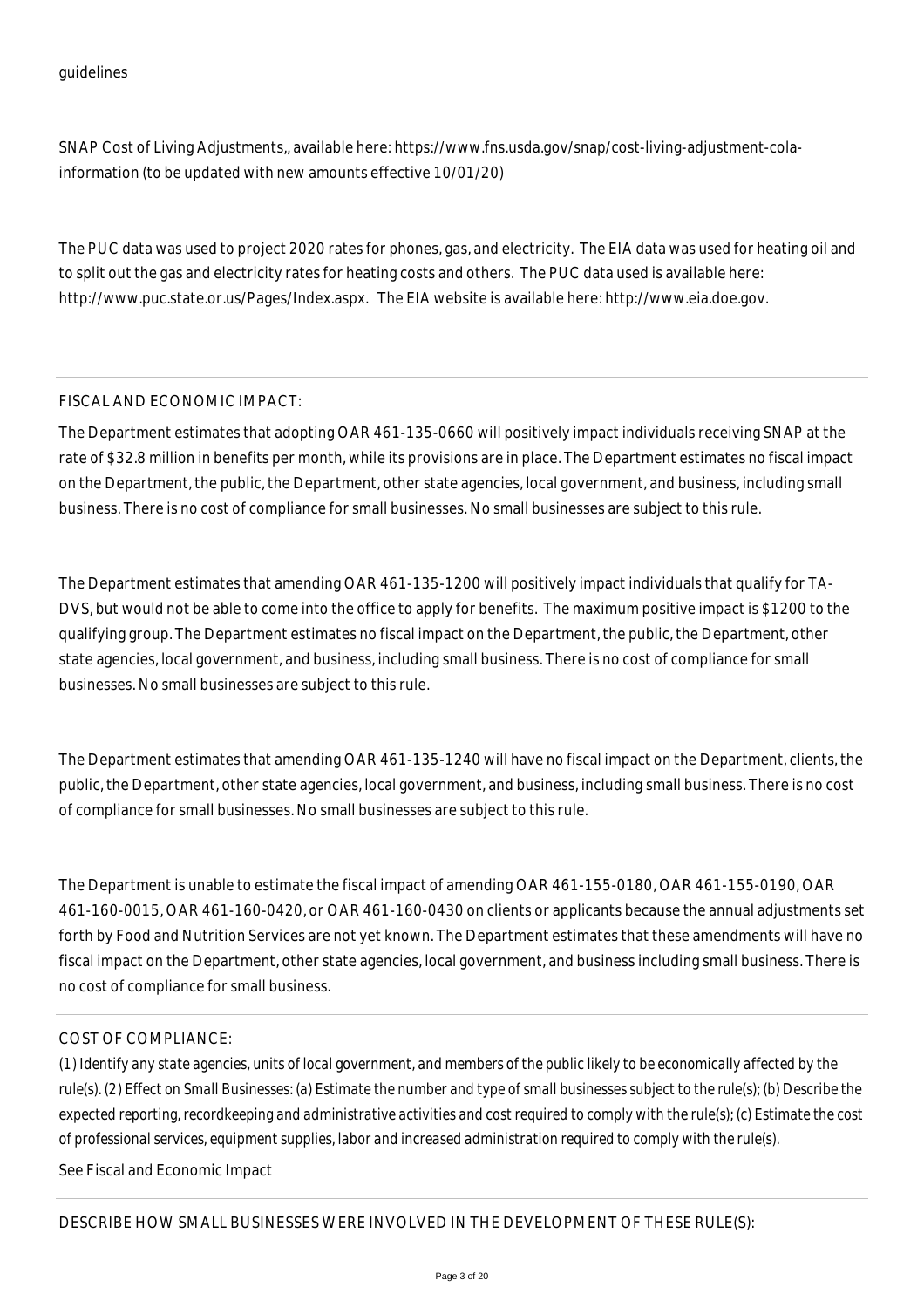Small businesses were not involved in the development of these rules but are invited to provide input during the public comment period.

#### WAS AN ADMINISTRATIVE RULE ADVISORY COMMITTEE CONSULTED? NO IF NOT, WHY NOT?

A RAC was not consulted for amendments to the following OARs: 461-155-0180, 461-155-0190, 461-160-0015, 461- 160-0420, and 461-160-0430; as the amendments involve routine federal annual adjustments.

#### RULES PROPOSED:

461-135-0660, 461-135-1200, 461-135-1240, 461-155-0180, 461-155-0190, 461-160-0015, 461-160-0420, 461- 160-0430

ADOPT: 461-135-0660

RULE SUMMARY: OAR 461-135-0660 about SNAP; COVID-19, is being adopted permanently to allow the Department to adopt rule provisions regarding the SNAP program in the event of a pandemic.

CHANGES TO RULE:

461-135-0660

SNAP; COVID-19

The provisions in this rule apply to the SNAP program.¶

(1) The Department suspends the following rule sections regarding the SNAP program as provided in this rule:¶ (a) OAR 461-115-0230(3), and¶

(b) OAR 461-135-0520(2) and (6).¶

(2) The Department amends the following rules and rule sections regarding the SNAP program as provided in this rule:¶

(a) OAR 461-115-0020(2),¶

(b) OAR 461-115-0450(1) and (2), and¶

(c) OAR 461-170-0102.¶

(3) Per the Families First Coronavirus Act, Title 3, Section 2301:¶

(a) SNAP time limit work requirements for ABAWDs (see OAR 461-135-0520) are temporarily waived.¶ (b) ABAWDs will not be subject to earning countable months (see OAR 461-135-0520). ¶

(4) An individual who the Department has determined is mandatory (see OAR 461-130-0305) will be granted "good cause" (see OAR 461-130-0327) if the reason for not accepting employment or for leaving a job was due to the individual's concerns regarding their health due to the COVID-19 pandemic. ¶

(5) Notwithstanding OAR 461-115-0450, the Department may extend a certification period (see OAR 461-001- 0000) before the certification period ends, not to exceed 6 months, when the certification period ends in the months of March, April, May, or June of 2020.¶

(6) Notwithstanding OAR 461-170-0102, the Department waives the requirement to submit an "Interim Change Report" or a "Mid-Certification Review" in order to continue receiving benefits when the Interim Change Report or Mid-Certification Review is due in the months of March, April, May, or June of 2020.¶

(7) The Department may issue an emergency supplement of SNAP benefits for the months of April, May, June, July, and August 2020, with the following limitations:¶

(a) The emergency supplement does not change the benefit level, calculated under OAR 461-160-0400, for the benefit group (see OAR 461-110-0750).¶

(b) The emergency supplement shall be issued on a date determined by the Department, not subject to OAR 461-165-0100.¶

(c) The amount of the emergency supplement shall be the difference between the benefit level calculated under OAR 461-160-0400 and the maximum Payment Standard for the number of individuals in the benefit group. If there is no difference, no emergency supplement shall be issued. ¶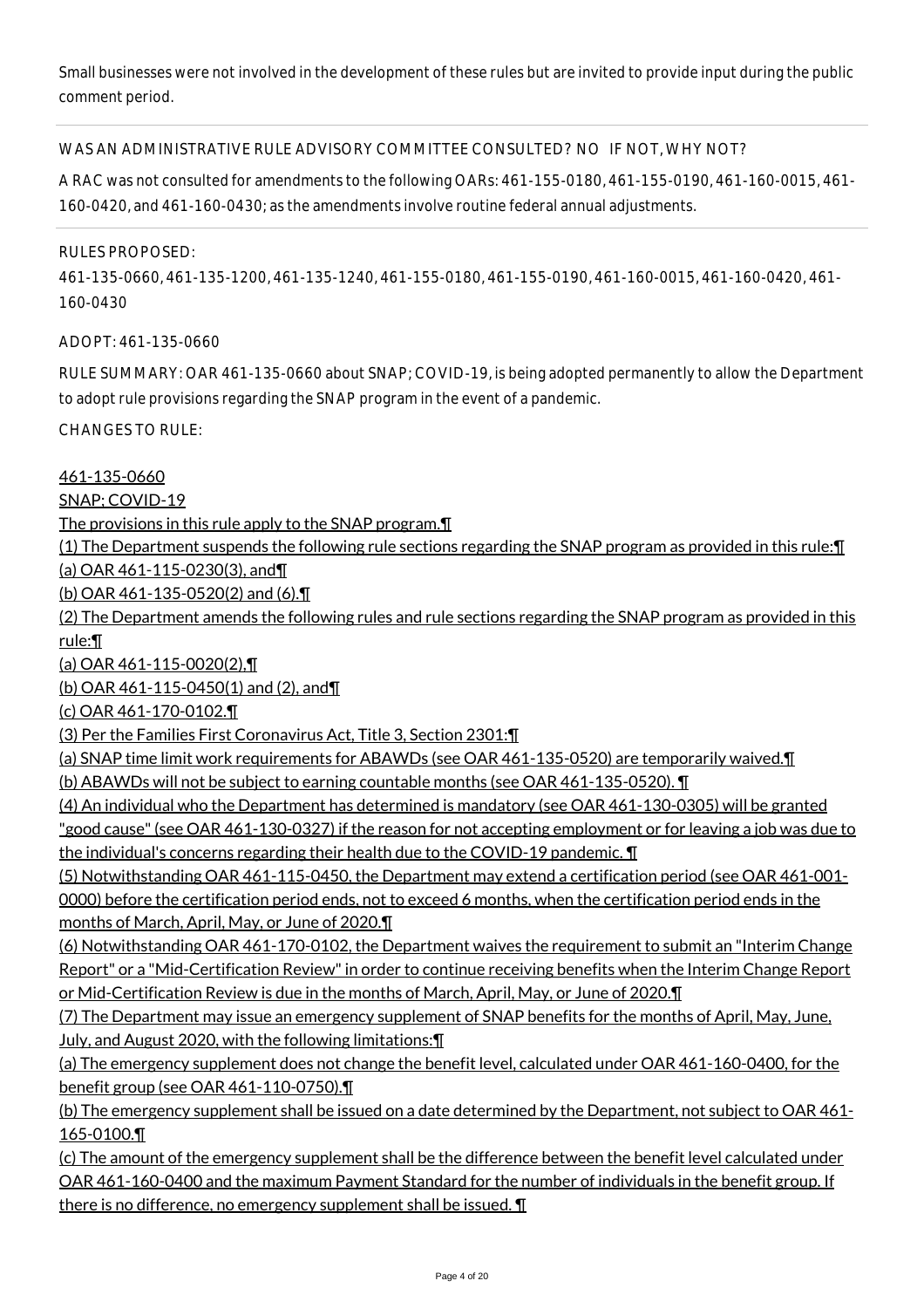(8) For applications with a filing date (see OAR 461-115-0040): ¶

(a) Established from March 23, 2020 to August 31, 2020, the Department waives the requirement under OAR 461-115-0020 section (1) to meet the interview requirements in order to complete the application process, and¶ (b) Established from March 23, 2020 to August 31, 2020, the Department suspends the requirement under OAR 461-115-0230(3)(b) to grant a face-to-face interview at the applicant's request.¶

(9) The provisions listed in sections (3) and (4) of this rule end on the last day of the month in which the public health emergency declaration made by the Secretary of Health and Human Services under section 319 of the Public Health Service Act based on an outbreak of coronavirus disease 2019 (COVID-19) is lifted.

Statutory/Other Authority: ORS 411.060, 411.070, 411.121, 411.816, ORS 409.050

Statutes/Other Implemented: ORS 409.010, ORS 411.060, 411.070, 411.121, 411.816, 411.825, 411.837, 7 USC 2015, 7 USC 2029, 7 CFR 273.7, 7 CFR 273.24, Pub. L. 116-127, ORS 409.050, 7 CFR 273.10, 7 CFR 273.14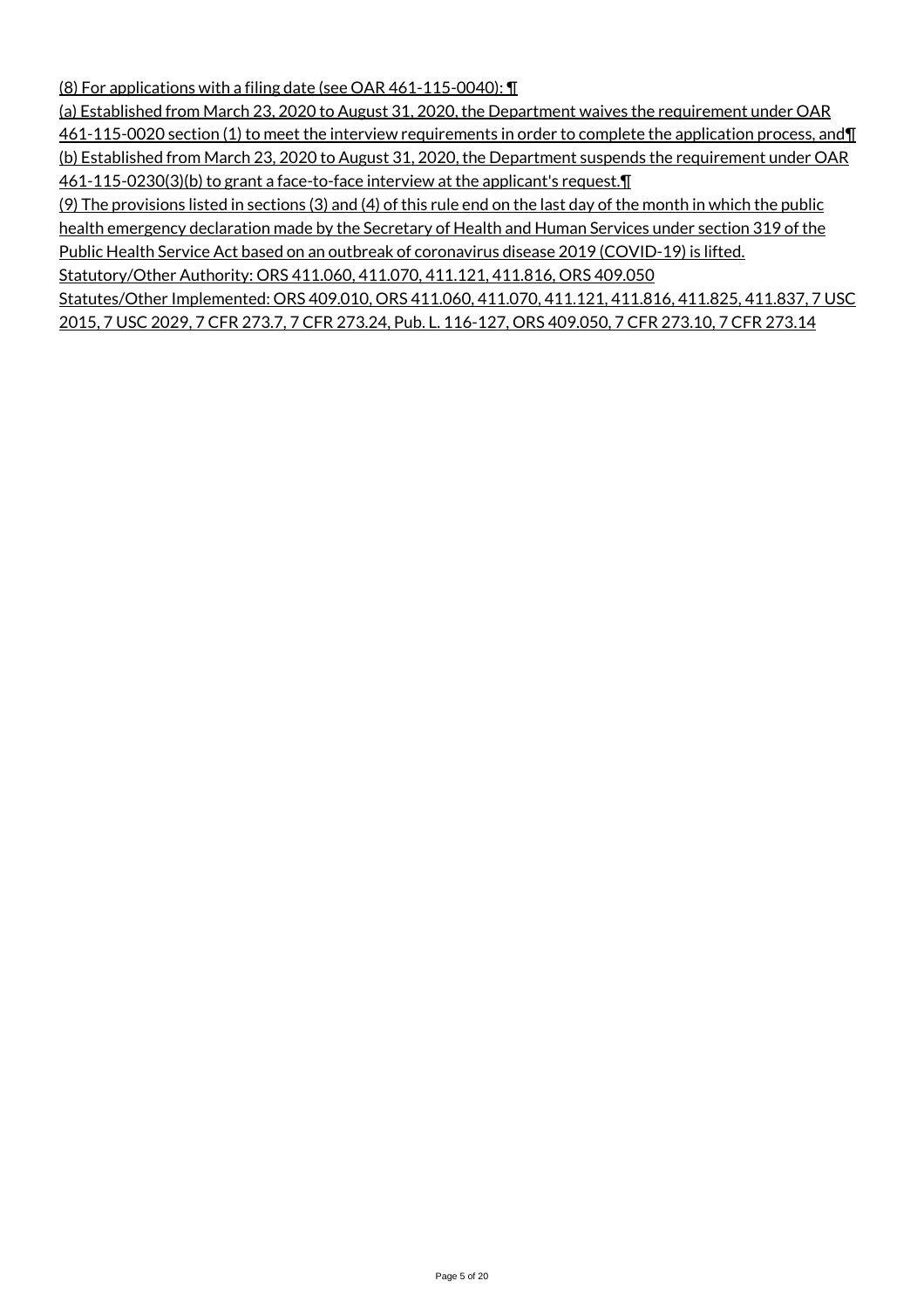# AMEND: 461-135-1200

RULE SUMMARY: OAR 461-135-1200 about Specific Requirements; TA-DVS program is being amended to absorb provisions of OAR 461-135-1240 that permit, for the TA-DVS program; telephonic filing date, application completion, and application signature for individuals with cases maintained in the DHS mainframe systems. It is also being changed to update terminology.

CHANGES TO RULE:

461-135-1200 Specific Requirements; TA-DVS ¶

(1) The TA-DVS program addresses temporary needs of individuals -- ¶

(a) Who are currently victims of domestic violence (see OAR 461-001-0000), have been victims of domestic violence, or are at risk of victimization by domestic violence; ¶

(b) Whose safety is at risk because of domestic violence or the current threat of domestic violence; and  $\P$ 

(c) Who meet the financial and non-financial requirements of this rule.¶

(2) In the TA-DVS program, an individual must complete an application process as defined in OAR 461-115-0020.

The Department is to follow the application time frames outlined in OAR 461-115-0190.¶

(3) For cases maintained in the DHS mainframe systems, in the TA-DVS program:¶

(a) In addition to the methods listed under OAR 461-115-0040, the "filing date" may be established telephonically by the Department making record of:¶

(A) The name of the applicant,¶

(B) The applicant's address,¶

(C) The applicant's request for TA-DVS benefits,¶

(D) The applicant stating their full name as their signature, and¶

(E) The date the above occur.¶

(b) Any individual may apply for TA-DVS benefits using the Department approved "telephonic application" (see section (c) of this rule) and "narrated telephonic signature" (see section (d) of this rule) processes. An individual submitting a telephonic application must submit the application with a narrated telephonic signature.¶

(c) A telephonic application is accepted when the following requirements are met: ¶

(A) All questions on the application are answered.¶

(B) All information necessary to determine eligibility (see OAR 461-001-0000) and benefit amount is provided for each individual in the filing group (see OAR 461-110-0310). ¶

(C) The applicant provides a narrated telephonic signature as defined in this rule. ¶

(d) A narrated telephonic signature is accepted for an application for TA-DVS benefits when the Department makes record that the following requirements are met: ¶

(A) The "Your Rights and Responsibilities" form is reviewed and provided to the applicant.¶

(B) The following sections at the end of the application form are reviewed and provided to the applicant: ¶

(i) "Information about all programs," and¶

(ii) "Information about your rights and responsibilities." ¶

 $(C)$  The applicant affirms that they:  $\P$ 

(i) Have heard and understand their rights and responsibilities; ¶

(ii) Agree to their rights and responsibilities;¶

(iii) Have given true, correct, and complete information to the Department; and¶

(iv) States their full name as their signature.¶

(D) The Department makes record of the narrated telephonic signature. ¶

(4) The Department is authorized by ORS 411.117 to waive or modify requirements of the TANF program that make it more difficult for applicants to escape domestic violence or put them at risk of further or future domestic violence.¶

 $(45)$  The Department waives the TANF requirement in OAR 461-135-0070(1)(e) for a pregnant woman to have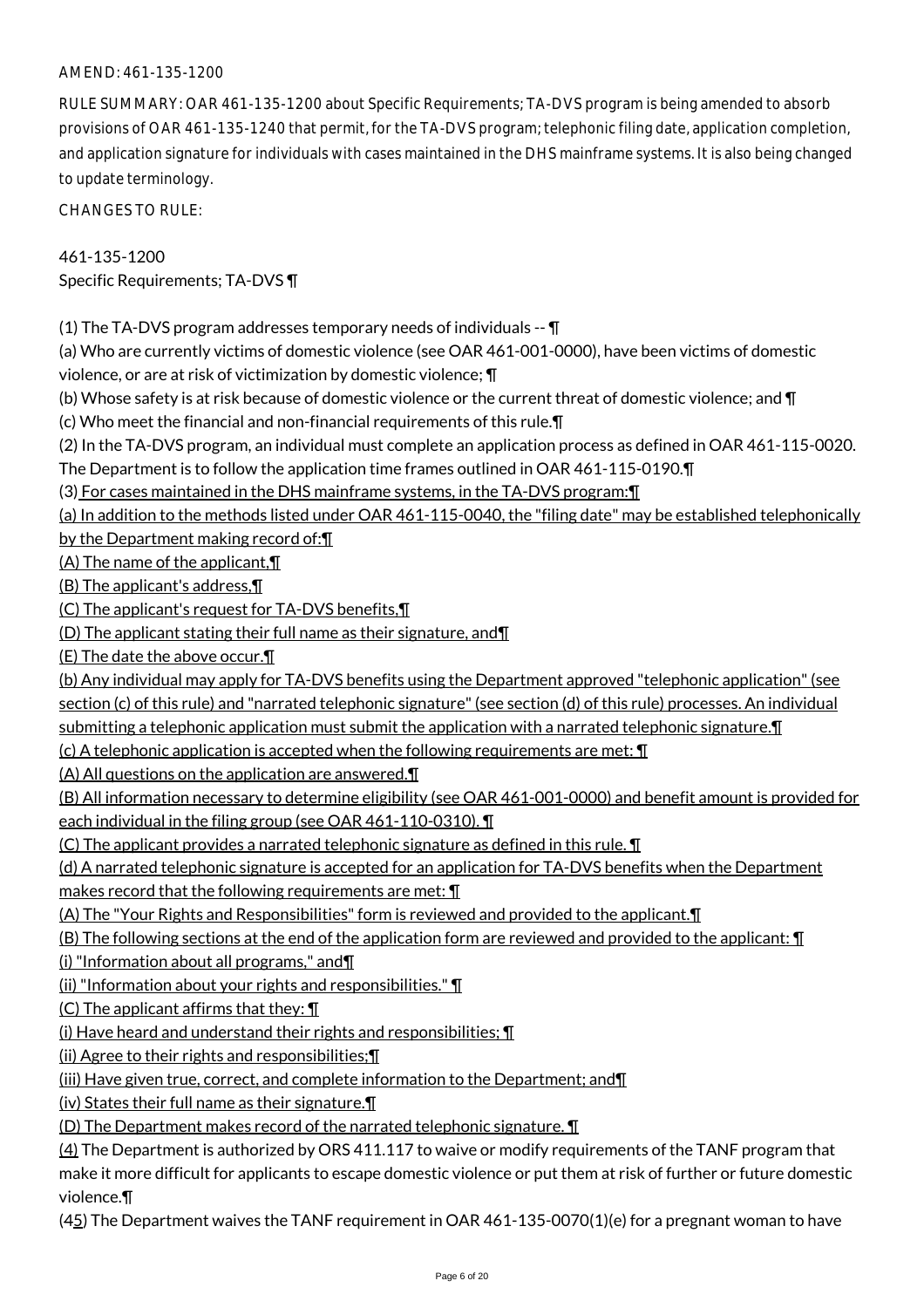reached late pregnancy if an applicant is at risk of further or future domestic violence.¶

(56) The filing group requirements in the TA-DVS program are the same as for the TANF program (see OAR 461- 110-0330), except the abuser is not considered in the filing group.¶

(67) The financial eligibility requirements in the TA-DVS program are the same as for the TANF program except that:¶

(a) A TANF grant does not count as income.¶

(b) Income received during the budget month is not counted if the client does not have reasonable access to the money or cannot access the money independently of the abuser.¶

(c) Income received during the budget month is not counted if the client needs the money for expenses made necessary to flee from abuse.¶

(d) There is no resource limit.¶

(e) The income limit is the applicable TANF Countable Income Limit Standard (OAR 461-155-0030), but the TA-

DVS program uses net income, minus living deductions on the DHS Form 1542, against the amounts set out under the TANF Countable Income Limit.¶

(f) SSI income is countable (see OAR 461-001-0000), if available in time to meet the emergent need (the immediate safety need) of the applicant.¶

(78) The non-financial requirements in the TA-DVS program are the same as for the TANF program except that:¶ (a) Citizenship and alinon-citizen status requirements (OAR 461-120-0110) are waived.¶

(b) There are no requirements to assign support rights.¶

(c) There are no requirements to pursue assets (see OAR 461-120-0330).¶

(d) There is no requirement of regular school attendance (OAR 461-120-0510), except that if the only dependent child (see OAR 461-001-0000) is at least the age of 18, the dependent child must meet requirements of OAR 461- 120-0510¶

(e) The recipient is not required to participate in an employment program. ¶

(f) The TANF program requirement for a caretaker relative (see OAR 461-001-0000) in the need group (see OAR 461-110-0630) to not have been separated from their most recent employment (see OAR 461-135-0070) is waived when there is risk of further or future domestic violence.¶

(89) Verification in the TA-DVS program is required as in the TANF program. Verification of financial or nonfinancial eligibility factors is postponed if the delay in finding the applicant eligible would prevent the applicant from meeting an emergent need.¶

(910) No verification is required that the client is a victim of domestic violence or needs to flee from abuse unless:¶

(a) The individual has been arrested for or convicted of an act of domestic violence in the past and it is uncertain whether the individual is a victim of domestic violence. In this situation, the Department verifies that the individual is not or was not a perpetrator of domestic violence. ¶

(b) It is unclear who the abuser is because multiple individuals list each other as the perpetrator during overlapping applications or eligibility periods.¶

 $(101)$  Verification as needed in situations described in subsections  $(9)(a)$  and  $(9)(b)$  of this rule includes, but is not limited to, a statement from a law enforcement officer, a district attorney, the court, a batterer intervention program, a victim's advocate, a Child Welfare staff person, a mental health provider, a health care or other medical provider, a member of the clergy, or other professional from whom the individual has requested assistance to address the alleged domestic violence indicating that the individual is not a perpetrator of domestic violence or is a self-defending victim. This statement is adequate verification. If no verification is available, the Department's central office DV Policy Analyst may assist field in determining what other verification is acceptable.¶

(112) The following TANF requirements remain in effect as described even if an individual is a victim of domestic violence or at risk of victimization by domestic violence:¶

(a) The TANF requirements in OAR 461-135-0070 to be a dependent child, a caretaker relative, or a parent (see OAR 461-001-0000).¶

(b) The TANF requirement in OAR 461-120-0630 that a dependent child live with a caretaker relative, except the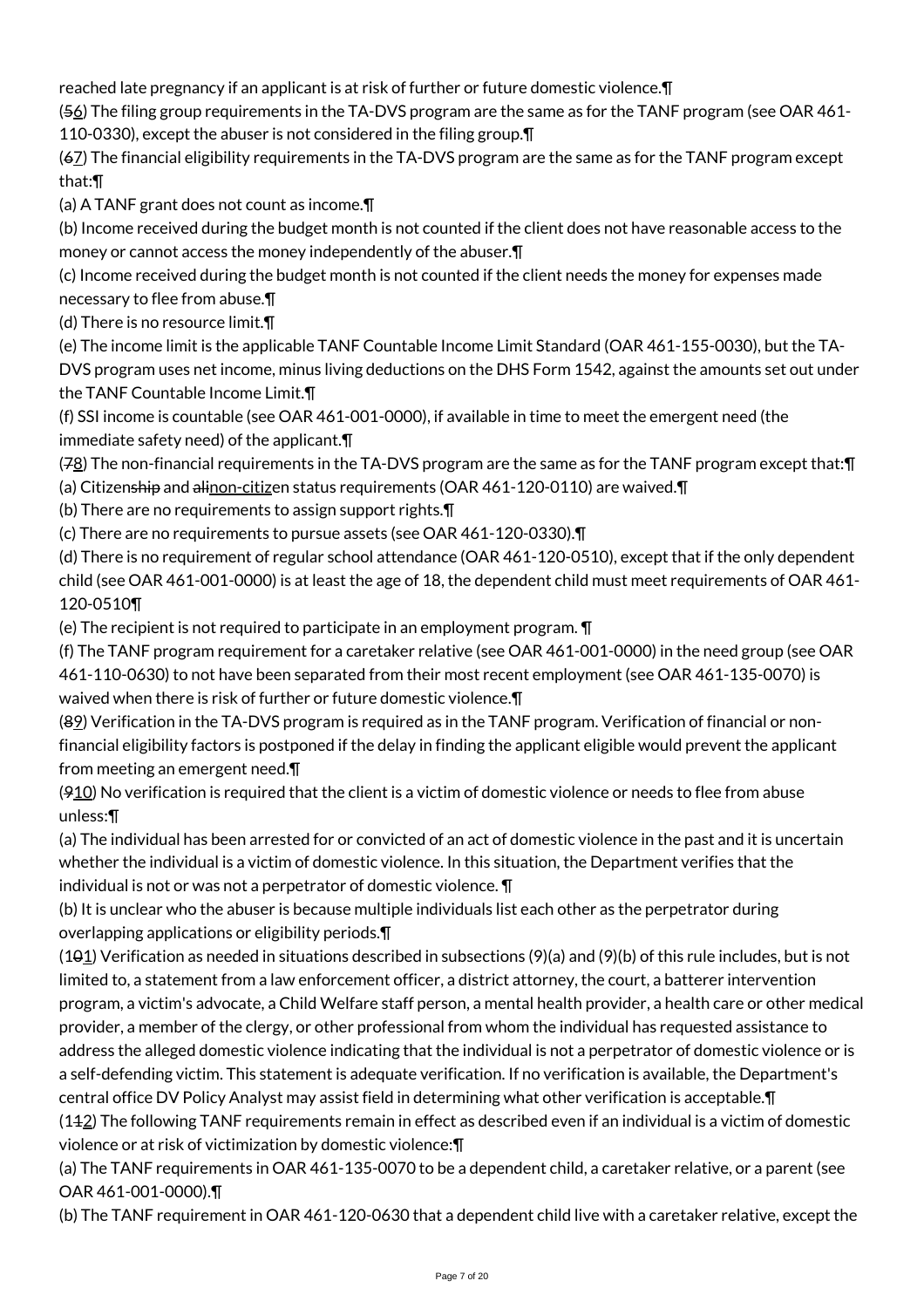latter requirement may be waived while the caretaker relative escapes from further or future domestic violence if the dependent child is expected to return within the 90-day eligibility period.¶ (c) The TANF requirement of residency (see OAR 461-120-0010) except when an individual does not intend to stay in Oregon if the reason for leaving is due to their current domestic violence situation.¶ (d) Income or resource limits except as specifically provided in OAR 461-140-0020 and OAR 461-140-0040. Statutory/Other Authority: ORS 409.050, 411.060, 411.117, 412.049 Statutes/Other Implemented: ORS 409.010, 411.060, 411.117, 412.049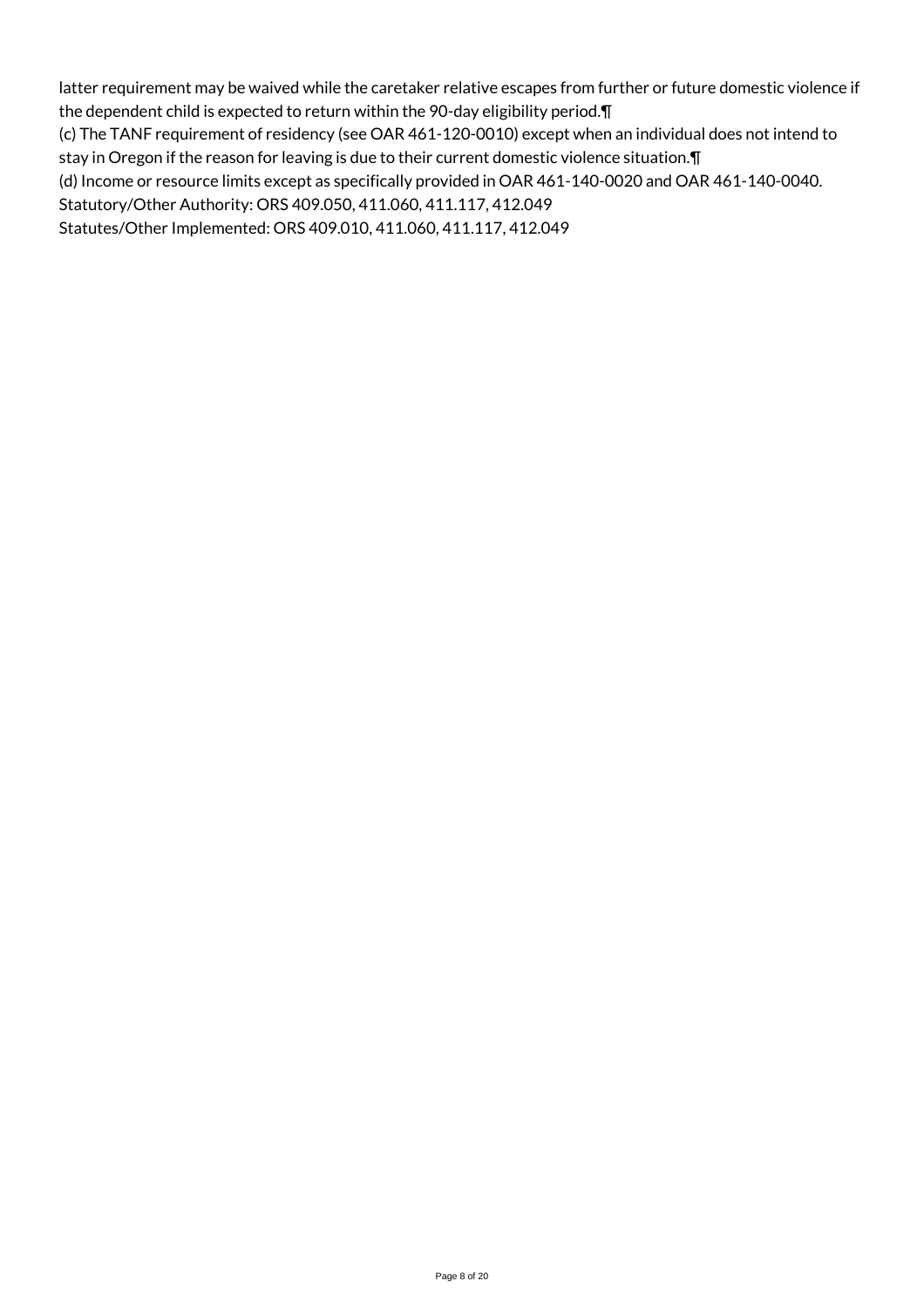#### ADOPT: 461-135-1240

RULE SUMMARY: OAR 461-135-1240 about TA-DVS; COVID-19 is being amended to serve as a rule placeholder in the event of a future pandemic. The provisions in the rule, with the exception of the provision for the rule to sunset at the end of the Governor's Executive Order 20-03, are being absorbed into OAR 461-135-1200.

CHANGES TO RULE:

461-135-1240

TA-DVS Program; Pandemic This rule applies to the TA-DVS program and is reserved for use in case of a pandemic. Statutory/Other Authority: ORS 84.001 to 84.061, 409.050, 411.060, 411.117, 412.049 Statutes/Other Implemented: ORS 84.001 to 84.061, 411.060, 411.117, 412.049, 409.010, 45 CFR 260.50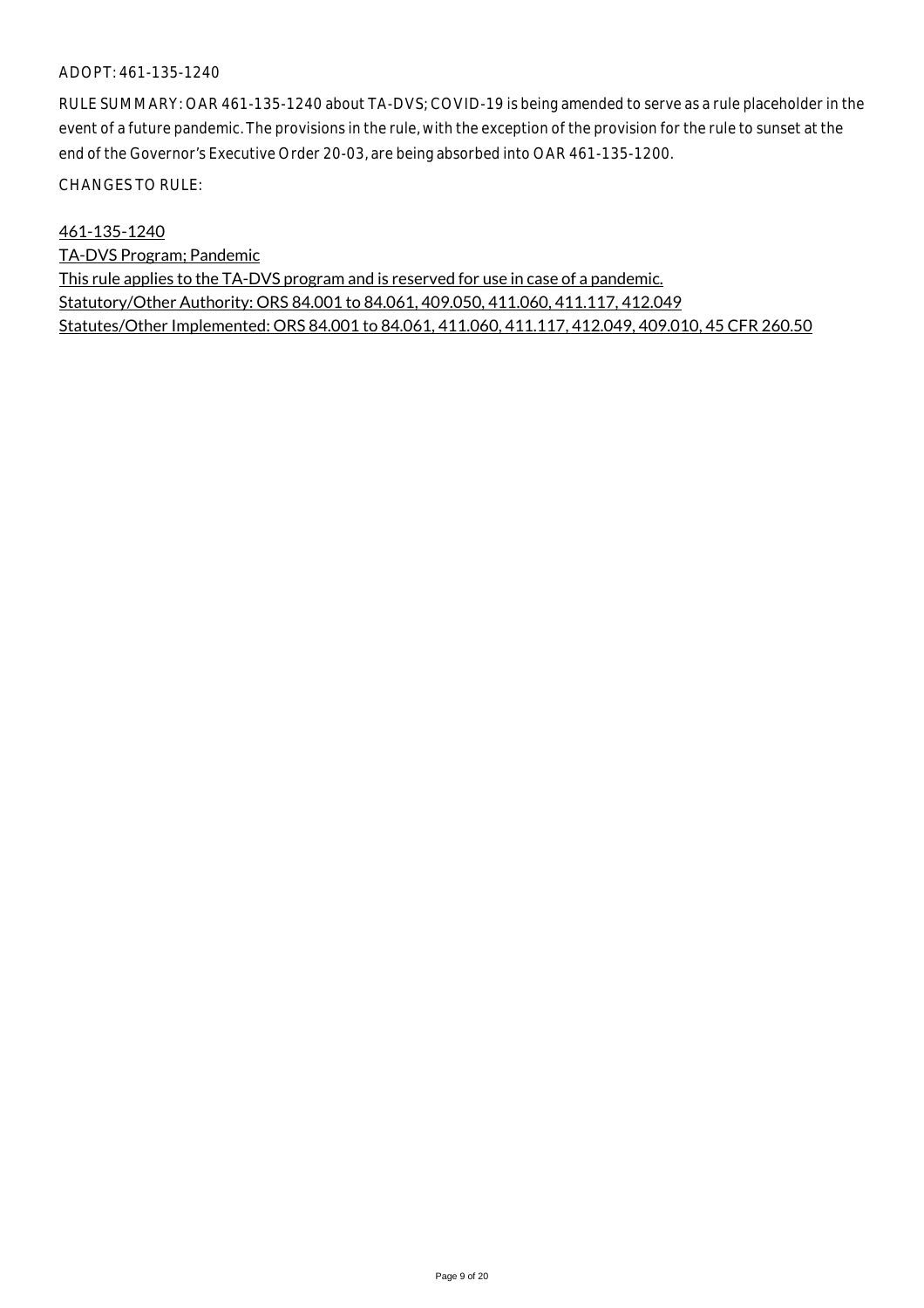# AMEND: 461-155-0180

RULE SUMMARY: OAR 461-155-0180 about income standards affecting self-sufficiency programs is being amended for a few federal poverty level income standards to align financial eligibility guidelines with the annual adjustments set forth by Food and Nutrition Services.

CHANGES TO RULE:

461-155-0180 Income Standards; Not OSIP, OSIPM, QMB ¶

#### THIS RULE WILL BE AMENDED TO REFLECT FEDERAL ADJUSTMENTS PUBLISHED ANNUALLY¶

(1) A Department program may cite this rule if the program uses a monthly income standard based on the federal poverty level or state median income. The standards in this rule are effective as of MarchOctober 1, 2020, except as provided otherwise.¶

(2) A monthly income standard set at 100 percent of the 201920 federal poverty level is set at the following amounts: ¶

(3) A monthly income standard set at 130 percent of the 201920 federal poverty level is set at the following amounts:¶

(4) A monthly income standard set at 165 percent of the 201920 federal poverty level is set at the following amounts: ¶

(5) A monthly income standard set at 185 percent of the 2020 federal poverty level is set at the following amounts: ¶

(6) A monthly income standard set at 200 percent of the 201920 federal poverty level is set at the following amounts: ¶

(7) A monthly income standard set at 250 percent of the 2020 federal poverty level is set at the following amounts: ¶

(8) A monthly income standard set at 350 percent of the 201920 federal poverty level is set at the following amounts: ¶

(9) A monthly income standard set at 85 percent of the 2020 state median income is set at the following amounts: ¶

(10) A monthly Disaster Supplemental Nutrition Assistance Program (DSNAP) income standard is set at the following amounts for the household (see OAR 461-135-0491):

Statutory/Other Authority: ORS 329A.500, 409.050, 411.060, 411.070, 411.816, 412.049 Statutes/Other Implemented: ORS 329A.500, 409.010, 411.060, 411.070, 411.816, 412.014, 412.049, 7 CFR 280.1

RULE ATTACHMENTS DO NOT SHOW CHANGES. PLEASE CONTACT AGENCY REGARDING CHANGES.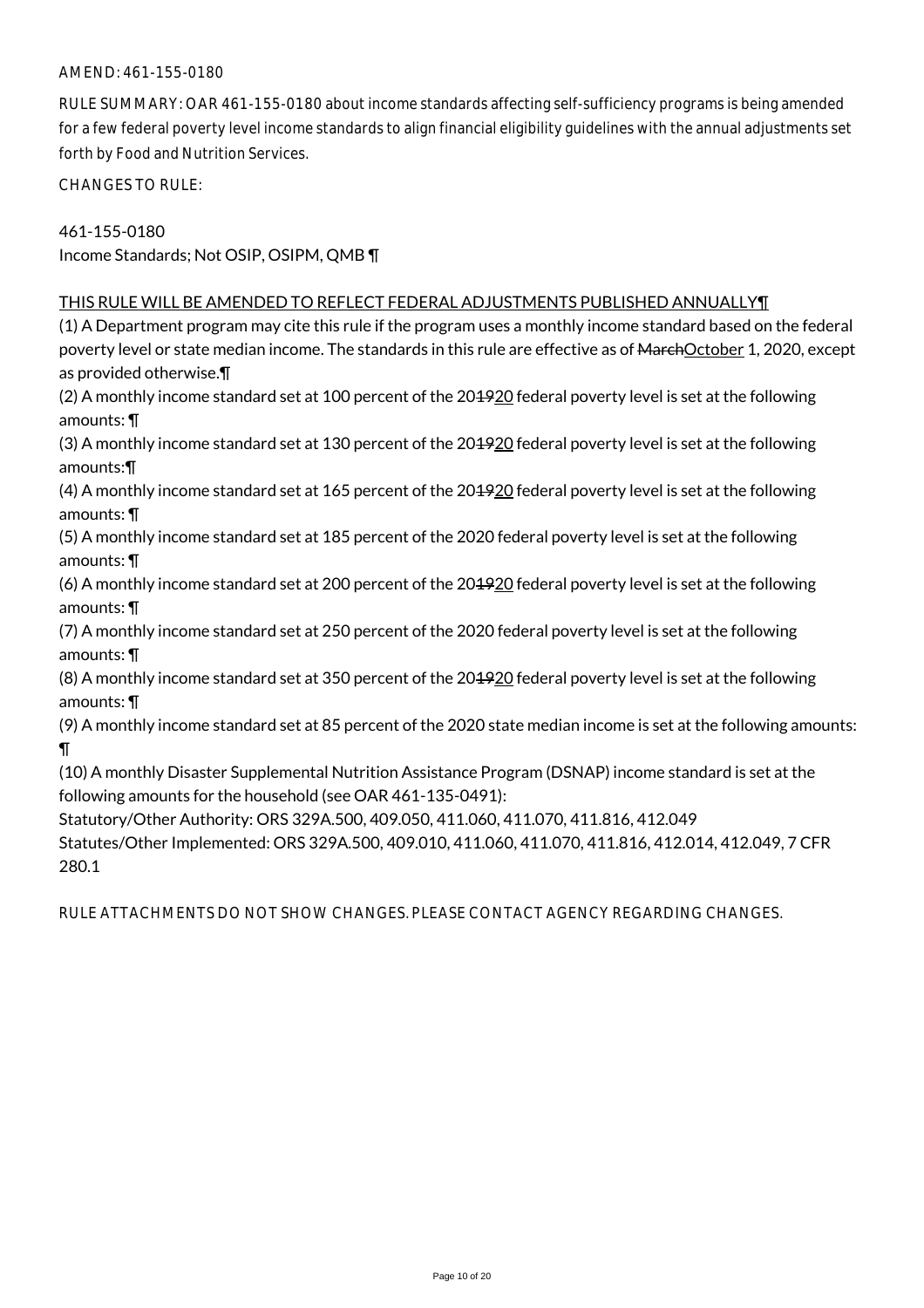| Size of Group  | Standard    |
|----------------|-------------|
|                | \$<br>1,041 |
| $\overline{2}$ | 1,410       |
| 3              | 1,778       |
| 4              | 2,146       |
| 5              | 2,515       |
| 6              | 2,883       |
| 7              | 3,251       |
| 8              | 3,620       |
| 9              | 3,989       |
| 10             | 4,358       |
| $+1$           | $+369$      |

(3)

(2)

| Size of Group | Standard |
|---------------|----------|
|               | \$1,354  |
| 2             | 1,832    |
| 3             | 2,311    |
| 4             | 2,790    |
| 5             | 3,269    |
| 6             | 3,748    |
| 7             | 4,227    |
| 8             | 4,705    |
| 9             | 5,184    |
| 10            | 5,663    |
| $^{+1}$       | $+479$   |

(4)

| Size of Group | Standard |
|---------------|----------|
|               | \$1,718  |
| 2             | 2,326    |
| 3             | 2,933    |
|               | 3,541    |
| 5             | 4,149    |
| 6             | 4,757    |
|               | 5,364    |
|               | 5,972    |
|               |          |

(5)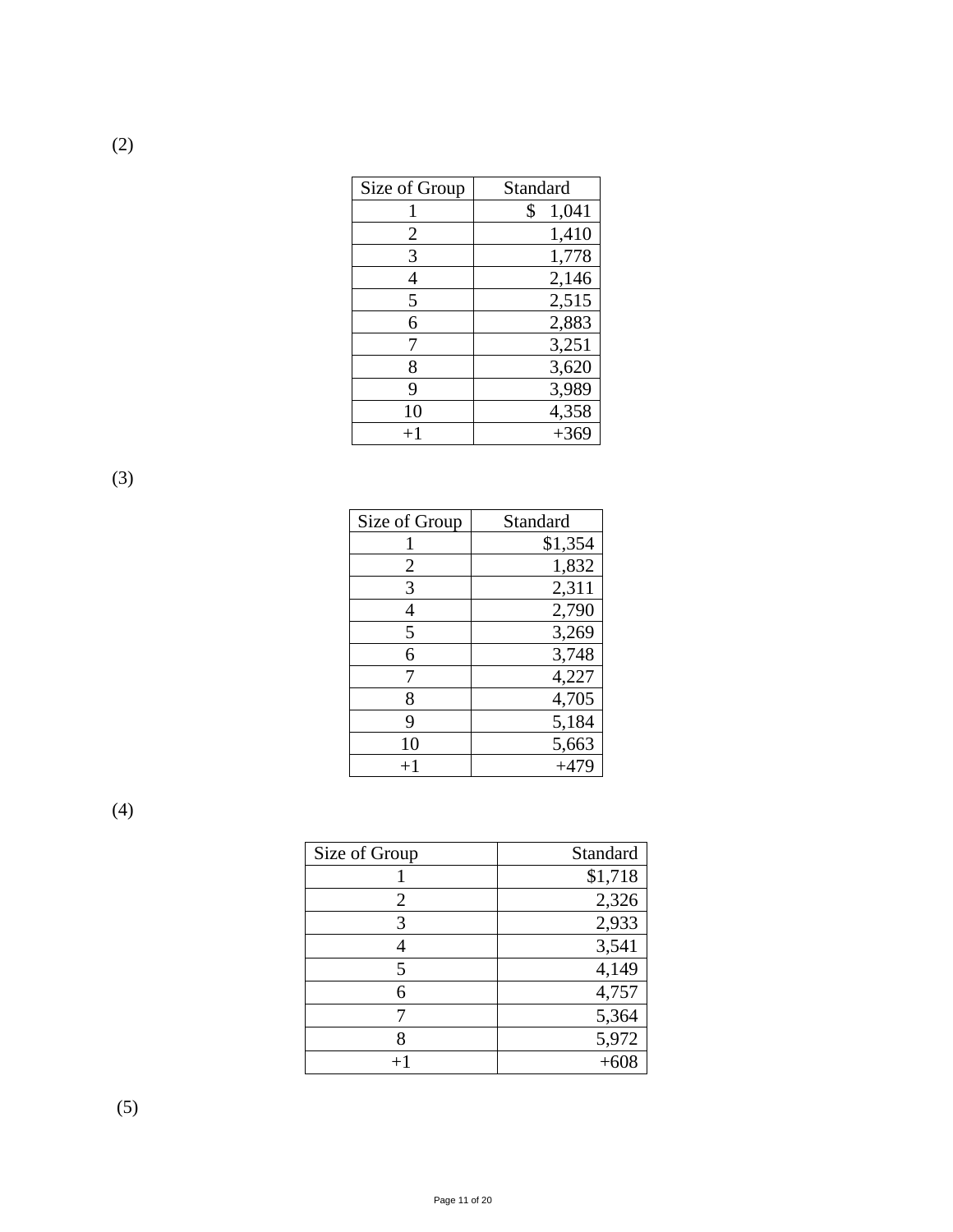| Size of Group | Standard |
|---------------|----------|
|               | \$1,968  |
| 2             | 2,658    |
| 3             | 3,349    |
| 4             | 4,040    |
| 5             | 4,730    |
| 6             | 5,421    |
| 7             | 6,112    |
| 8             | 6,802    |
| 9             | 7,493    |
| 10            | 8,184    |
| $+1$          | $+691$   |

(6)

| Size of Group | Standard |
|---------------|----------|
|               | \$2,082  |
| 2             | 2,818    |
| 3             | 3,555    |
|               | 4,292    |
| 5             | 5,028    |
| 6             | 5,765    |
|               | 6,502    |
| 8             | 7,238    |
|               | $+737$   |

(7)

| Size of Group | Standard |
|---------------|----------|
|               | \$2,658  |
| 2             | 3,592    |
| 3             | 4,525    |
|               | 5,458    |
| 5             | 6,392    |
| 6             | 7,325    |
|               | 8,258    |
|               | 9,192    |

(8)

| Size of Group | Standard |
|---------------|----------|
|               | \$3,643  |
|               |          |
|               |          |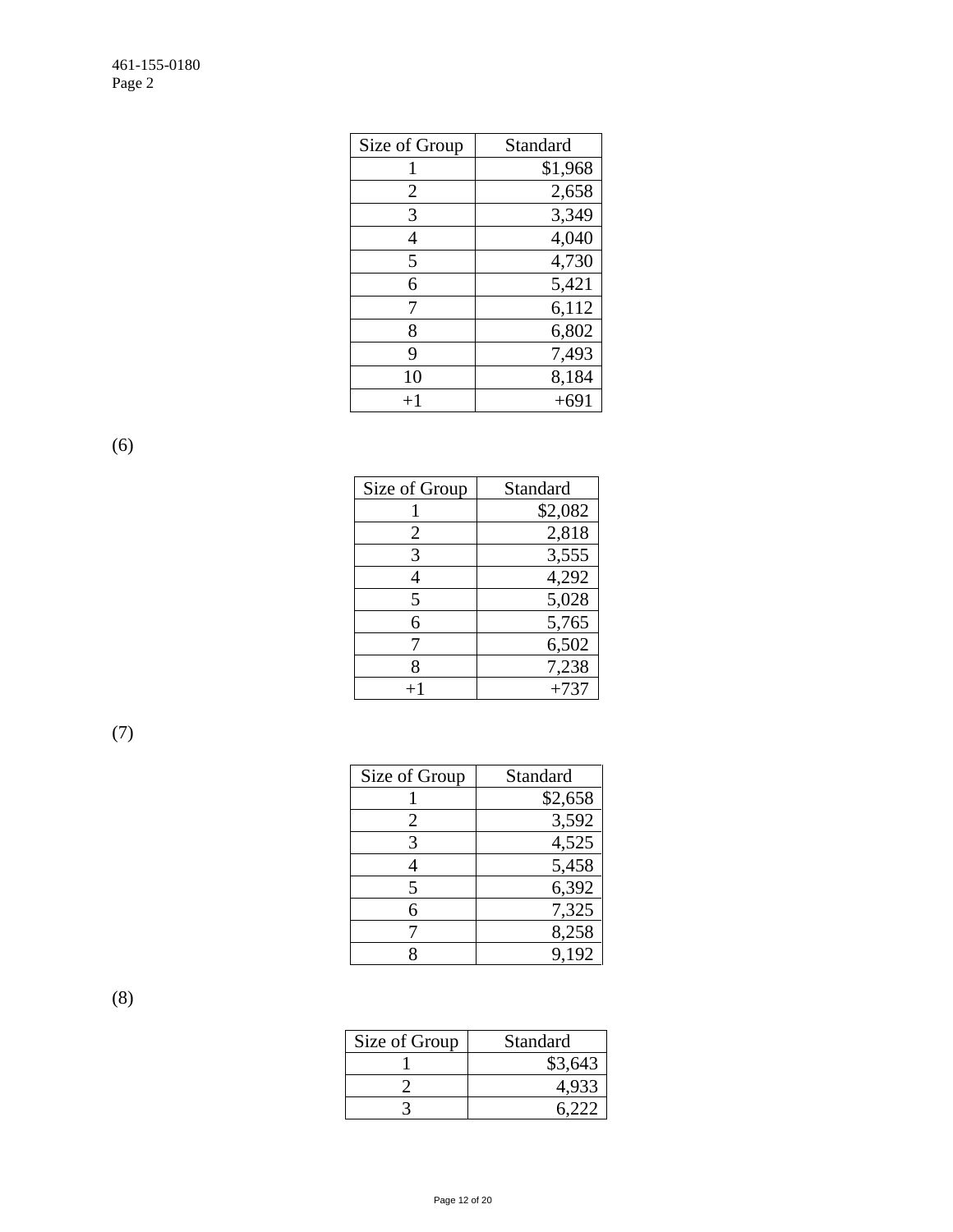|         | 7,511    |
|---------|----------|
| 5       | 8,800    |
| 6       | 10,089   |
|         | 11,378   |
| 8       | 12,668   |
| 9       | 13,958   |
| 10      | 15,248   |
| $^{+1}$ | $+1,290$ |

(9)

| Size of Group               | Standard |
|-----------------------------|----------|
| $\mathcal{D}_{\mathcal{A}}$ | \$4,012  |
|                             | 4,956    |
|                             | 5,899    |
| 5                           | 6,843    |
| 6                           | 7,787    |
|                             | 7,964    |
|                             | 8,141    |

(10)

| Group Size     | Standard |
|----------------|----------|
|                | \$1,777  |
| $\overline{2}$ | 2,146    |
| 3              | 2,514    |
| 4              | 2,893    |
| 5              | 3,293    |
| 6              | 3,692    |
|                | 4,060    |
| 8              | 4,429    |
|                | $+369$   |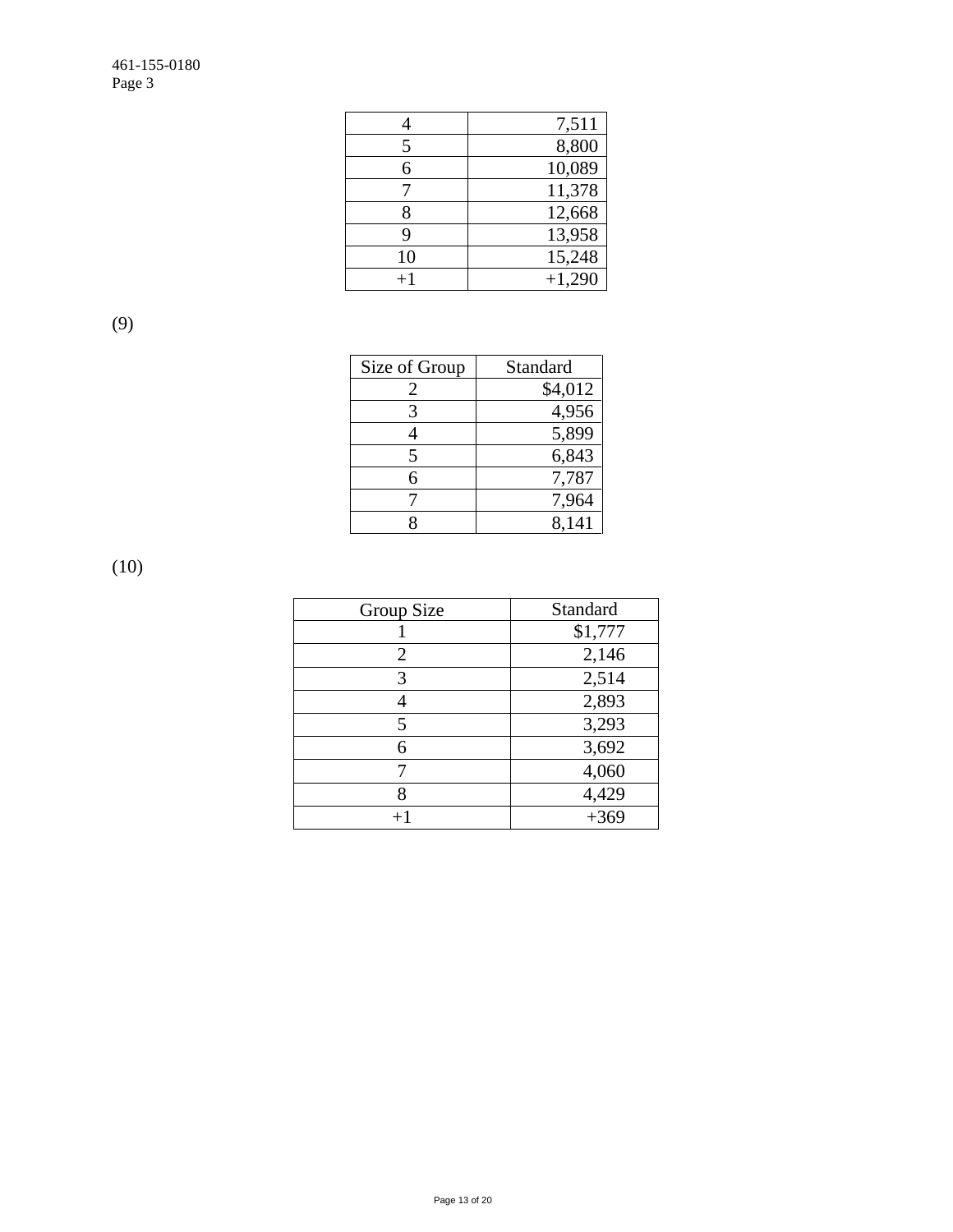#### AMEND: 461-155-0190

RULE SUMMARY: OAR 461-155-0190 about Income and Payment Standards; SNAP and DSNAP, is being amended to update SNAP and DSNAP income and payment standards with the annual adjustments set forth by Food and Nutrition Services.

CHANGES TO RULE:

# 461-155-0190

Income and Payment Standards; SNAP and DSNAP ¶

# THIS RULE WILL BE AMENDED TO REFLECT FEDERAL COST OF LIVING ADJUSTMENTS PUBLISHED ANNUALLY¶

(1) The monthly SNAP Countable Income Limit is set at 130 percent of the federal poverty level under OAR 461- 155-0180 for the number of individuals in the need group. The monthly SNAP Adjusted Income Limit is set at 100 percent of the federal poverty level under OAR 461-155-0180 for the number of individuals in the need group.¶ (2) The SNAP and full month Disaster SNAP (DSNAP) Payment Standard (Thrifty Food Plan) is: [see attached table]¶

(3) The DSNAP Gross Income Limit is set under OAR 461-155-0180 for the number of individuals in the household (see OAR 461-135-0491) group.

Statutory/Other Authority: ORS 409.050, 411.060, 411.070, 411.816

Statutes/Other Implemented: ORS 411.070, 411.816, 411.825, 411.837, ORS 409.010, 409.050, 411.060, 7 CFR 273.1, 7 CFR 273.10, 7 CFR 280.1

RULE ATTACHMENTS DO NOT SHOW CHANGES. PLEASE CONTACT AGENCY REGARDING CHANGES.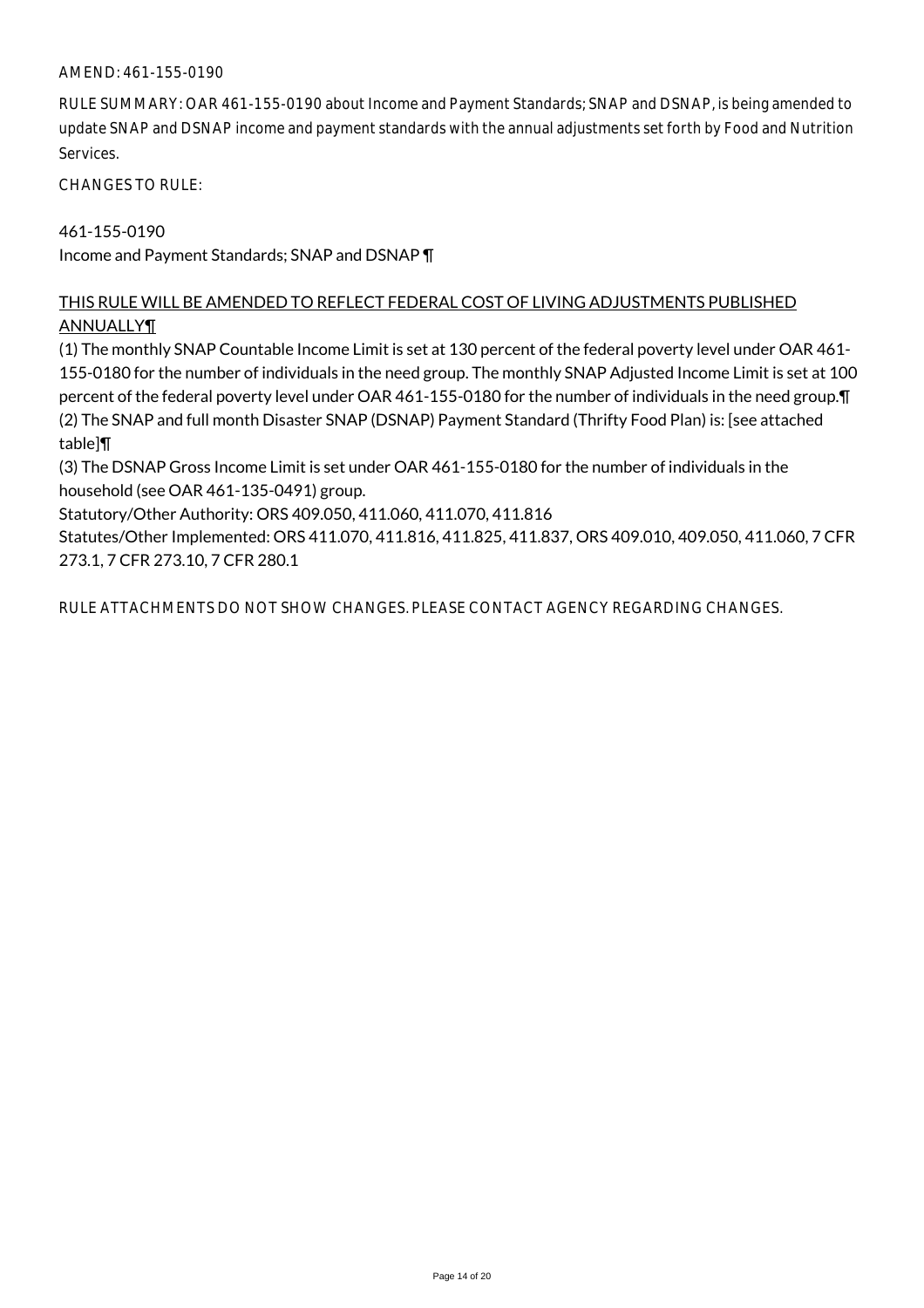| <b>SNAP Payment Standard (TFP)</b> |           |
|------------------------------------|-----------|
|                                    | Monthly   |
| No. in Benefit Group               | Amount    |
|                                    | \$<br>194 |
| 2                                  | 355       |
| 3                                  | 509       |
| 4                                  | 646       |
| 5                                  | 768       |
| 6                                  | 921       |
|                                    | 1,018     |
| 8                                  | 1,164     |
| Each additional individual         | $+146$    |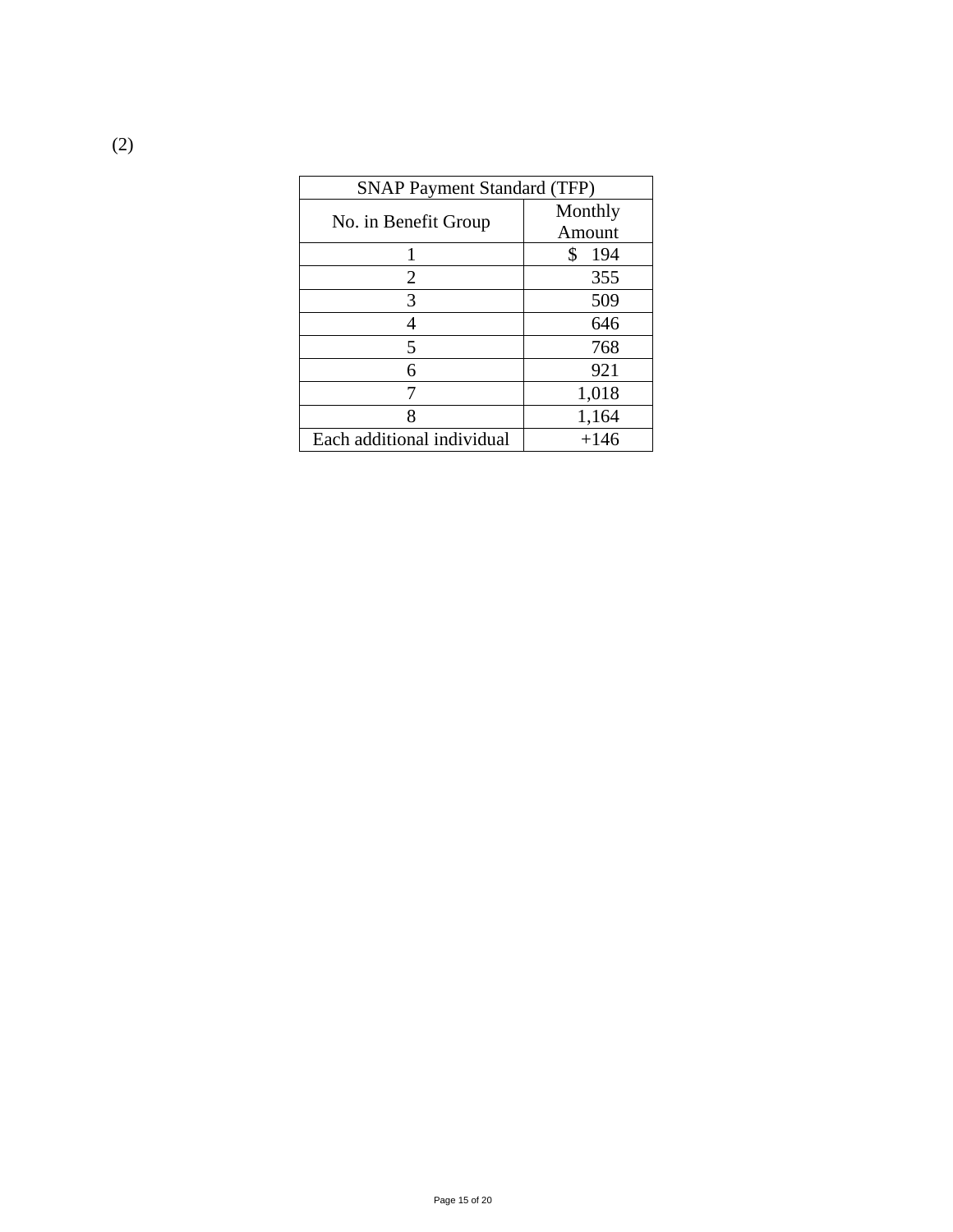#### AMEND: 461-160-0015

RULE SUMMARY: OAR 461-160-0015 about resource limits affecting self-sufficiency programs is being amended to align resource limit eligibility guidelines for SNAP with the annual adjustments set forth by Food and Nutrition Services.

CHANGES TO RULE:

461-160-0015 Resource Limits ¶

# THIS RULE WILL BE AMENDED TO REFLECT FEDERAL COST OF LIVING ADJUSTMENTS PUBLISHED ANNUALLY, TO BE DETERMINED (TBD).¶

(1) In the EA program, all countable (see OAR 461-001-0000) resources must be used to meet the emergent need.¶

(2) In the ERDC program, the limit is \$1,000,000.¶

(3) In the OSIP and OSIPM programs, the resource limit is as follows:¶

(a) \$2,000 for a one-person need group (see OAR 461-110-0630) and \$3,000 for a two-person need group.¶

(b) \$5,000 for the OSIP-EPD and OSIPM-EPD programs (see OAR 461-001-0035 and 461-145-0025 for funds that may be excluded as approved accounts).¶

(4) In the QMB-BAS, QMB-SMB, and QMB-SMF programs, all resources are excluded.¶

(5) In the QMB-DW program, the resource limit is \$4,000 for a one-person need group and \$6,000 for a need group containing two or more individuals.¶

(6) In the REF and REFM programs, the resource limit is:¶

(a) \$2,500 for any of the following:¶

(A) A new REF or REFM applicant for benefits.¶

(B) In the REF program, the need group that has at least one mandatory (see OAR 461-130-0305) participant in an employment program who is:¶

(i) Receiving REF and not progressing in a required activity of an open case plan; or¶

(ii) Serving a current employment program disqualification (see OAR 461-130-0330).¶

(b) \$10,000 for an REF need group not covered under subsection (a) of this section.¶

(7) In the SNAP, unless categorically eligible (see OAR 461-135-0505), the program the resource limit is:¶

(a) \$3,500TBD for a financial group (see OAR 461-110-0530) with at least one member who is elderly (see OAR

461-001-0015) or an individual with a disability (see OAR 461-001-0015).¶

(b) \$2,250TBD for all other financial groups.¶

(8) In the TANF program, the resource limit is:¶

(a) \$2,500 for any of the following:¶

(A) A new TANF applicant for benefits.¶

(B) TANF need group that does not have at least one caretaker relative (see OAR 461-001-0000) or parent (see OAR 461-001-0000) who is receiving TANF.¶

(C) TANF need group that has at least one JOBS participant who is serving a current JOBS disqualification (see OAR 461-130-0330).¶

(b) \$10,000 for a need group not covered under subsection (a) of this section.

Statutory/Other Authority: ORS 409.050, 411.060, 411.070, 411.083, 411.404, 411.706, 411.816, 412.049, 413.085, 414.685

Statutes/Other Implemented: ORS 409.010, 411.060, 411.070, 411.083, 411.404, 411.704, 411.706, 411.816, 411.837, 412.049, 413.085, 414.685, 414.839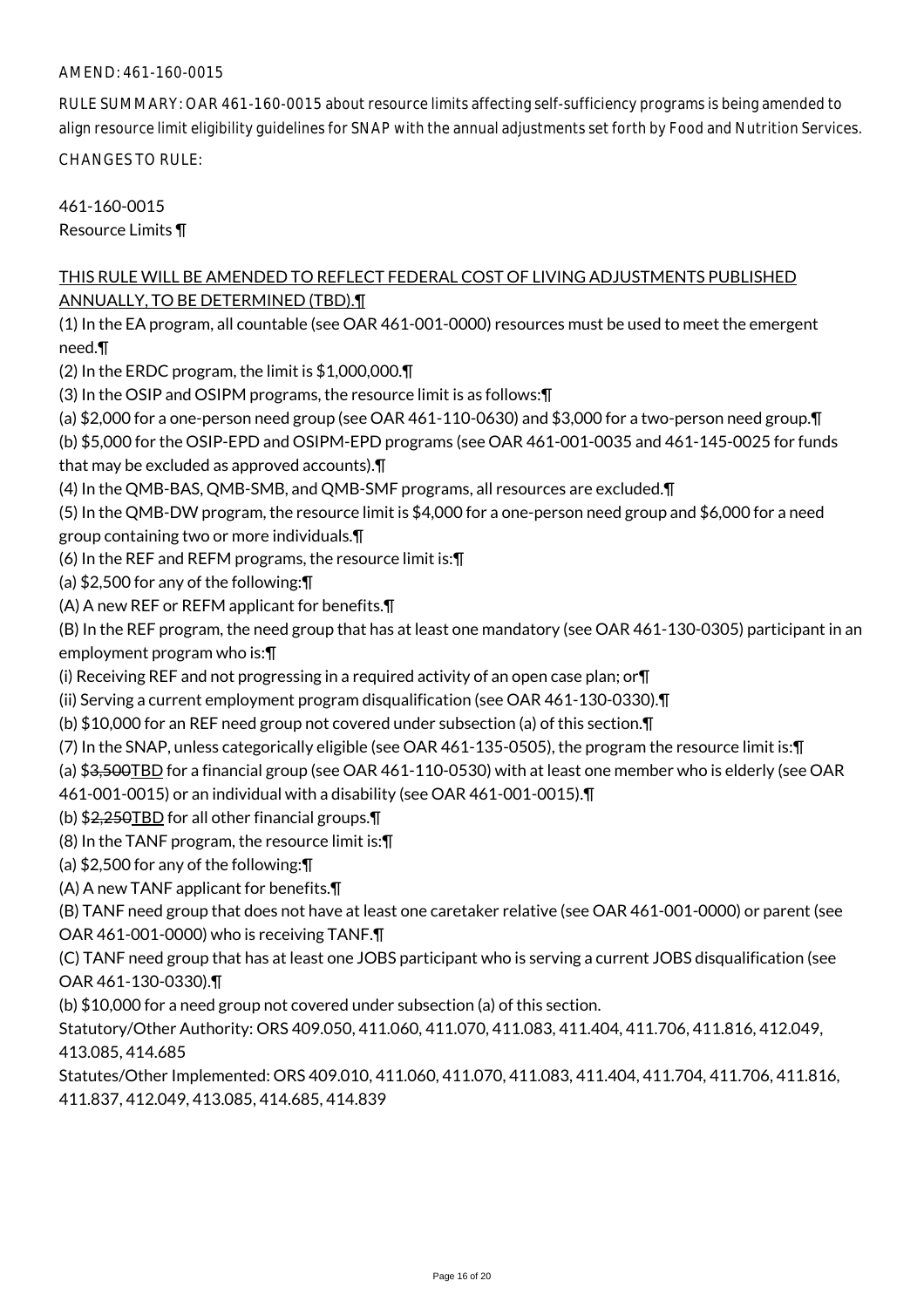# AMEND: 461-160-0420

RULE SUMMARY: OAR 461-160-0420 about shelter cost, SNAP, is being amended to align the amount of shelter cost used to determine the shelter deduction for SNAP with the annual adjustments set forth by Food and Nutrition Services.

CHANGES TO RULE:

461-160-0420 Shelter Cost; SNAP ¶

#### THIS RULE WILL BE AMENDED TO REFLECT FEDERAL ADJUSTMENTS PUBLISHED ANNUALLY¶

(1) This rule explains how to calculate the shelter cost. The shelter cost is used to determine the shelter deduction (see OAR 461-160-0430). The shelter cost is the sum of the filing group's cost of housing plus an allowance for utilities, if the individual incurs a utility cost. The shelter deduction is based on the shelter cost but is subject to a limitation described in OAR 461-160-0430.¶

(2) Cost of housing.¶

(a) The following comprise the cost of housing if they are incurred with respect to the filing group's current residence or the home described in section (5) of this rule:¶

(A) Regular, periodic charges for the shelter of the filing group (see OAR 461-110-0370), such as rent, mortgage payments, and condominium or association fees. Late fees charged because a mortgage or rent payment was made late are not deductible.¶

(B) Property taxes, state and local assessments, and property insurance on the structure.¶

(C) Costs for repairing a home substantially damaged or destroyed by a natural disaster (such as a fire or flood), if such costs are not reimbursed.¶

(D) If the filing group is homeless and living in a vehicle---vehicle payments and collision and comprehensive insurance premiums for the vehicle.¶

(b) If housing costs are billed on a weekly or biweekly basis, the monthly cost is the weekly cost multiplied by 4.3 or the biweekly cost multiplied by 2.15.¶

(c) The filing group has the following choices about housing costs:¶

(A) The group may choose to apply the cost in the month it is billed or becomes due.¶

(B) The group may choose to have periodic costs averaged.¶

(C) For expenses that are billed less often than monthly, the group may choose to have them averaged over the period they are intended to cover.¶

(3) Shared housing. If the filing group shares housing costs with an individual in the dwelling who is not in the filing group, only the housing costs incurred by the filing group are included in the calculation. If the portion paid by an individual outside the filing group cannot be ascertained, the cost is apportioned among the individuals contributing to the cost. The pro rata share of those not in the filing group is deducted from the total, and the balance is considered a housing cost of the filing group.¶

(4) Cost for utilities.¶

(a) A filing group has a cost for utilities if it incurs a cost for heating or cooling; cooking fuel; electricity; water and sewerage; well installation and maintenance; septic tank system installation and maintenance; garbage and trash collection; service for a telephone, such as basic service fee, wire maintenance, subscriber line charges, relay center surcharges, 911 service, and taxes; or initial installation fees charged by a utility provider.¶

(b) If the group incurs no cost for utilities in either its current home or in the home described in section (5) of this rule, then the shelter cost is calculated without an allowance for utilities.¶

(c) If a homeless filing group uses a vehicle for shelter, the cost of fuel for the vehicle is considered a utility cost.¶

(d) If a filing group incurs a cost for utilities, then the utility allowance is one of the following:¶

(A) Allowance with heating or cooling. A full standard utility allowance of \$444TBD per month is used if the household group (see OAR 461-110-0210) is billed for heating or cooling costs for its dwelling. Charges for any fuel and for electricity are considered heating costs if they are used for heating. A filing group who receives an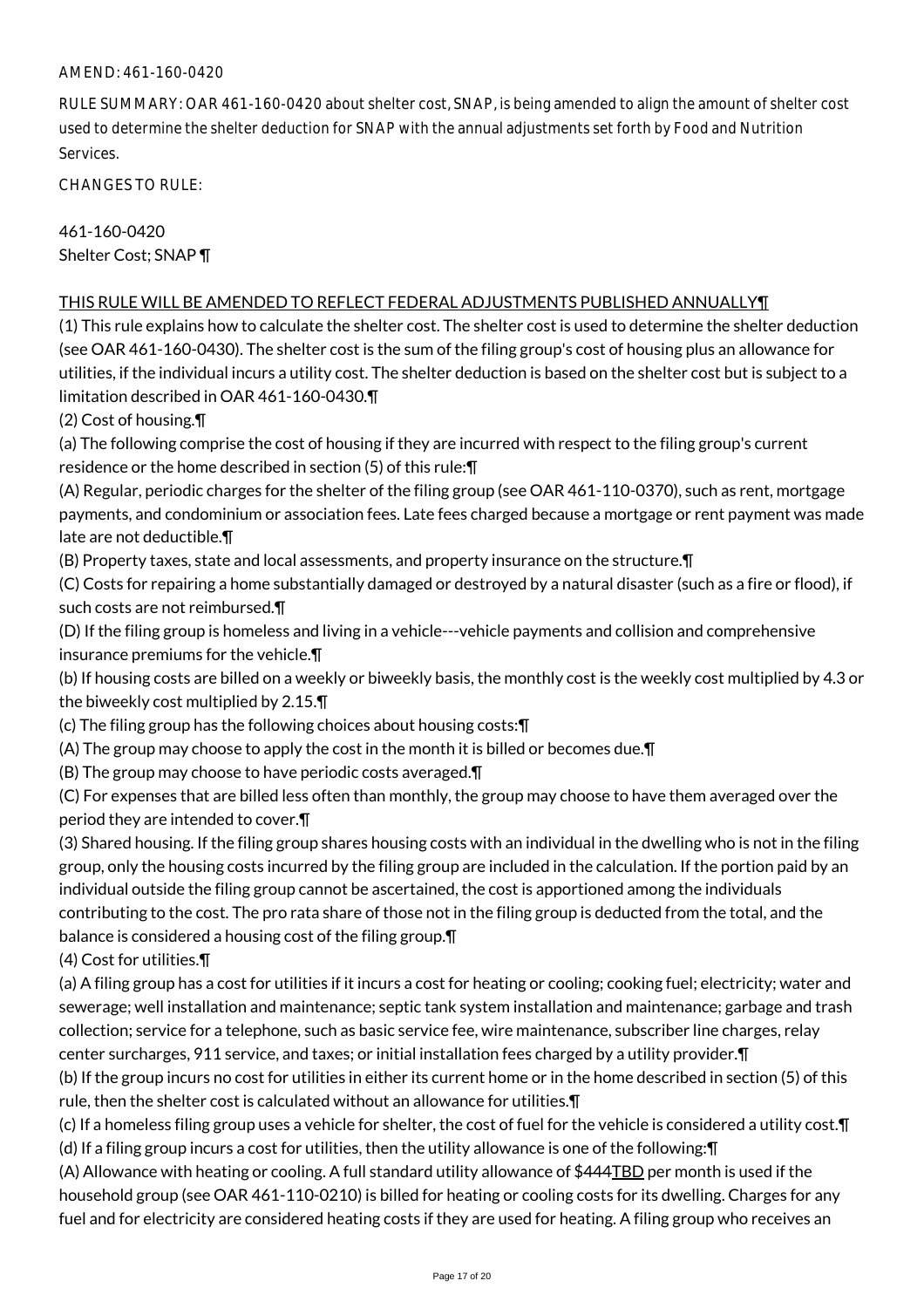energy assistance payment for the dwelling provided through the Low Income Energy Assistance Act of 1981 is eligible for the utility allowance established by this paragraph (A). This energy assistance payment must be greater than \$20 annually.¶

(B) Allowance without heating or cooling.¶

(i) A limited standard utility allowance of  $$337$ TBD per month is used if the filing group is not billed for heating or cooling costs but is billed for at least two other costs enumerated in subsection (4)(a) of this rule.¶

(ii) An individual standard utility allowance of \$54TBD per month is used if the filing group is not billed for heating or cooling costs but is billed for only one of the costs enumerated in subsection (4)(a) of this rule other than the service cost for a telephone, including the related taxes or fees.¶

(iii) A telephone standard utility allowance of \$68TBD per month is used if the filing group is billed only for telephone service, such as basic service fee, wire maintenance, subscriber line charges, relay center surcharges, 911 service, and taxes.¶

(5) Housing costs for a home not occupied by the filing group. Housing and utility costs with respect to a home not currently occupied may be considered in calculating the shelter cost if--¶

(a) The home is temporarily unoccupied because of employment or training away from home, illness, or abandonment caused by casualty or natural disaster;¶

(b) The filing group intends to return to the home;¶

(c) No other, current occupant is claiming a deduction for shelter costs in the SNAP program; and¶

(d) The home is not leased during the household's absence.

Statutory/Other Authority: 411.060, ORS 409.050, 411.060, 411.070, 411.816

Statutes/Other Implemented: ORS 409.010, 409.050, 411.060, 411.070, 411.816, 411.825, 411.837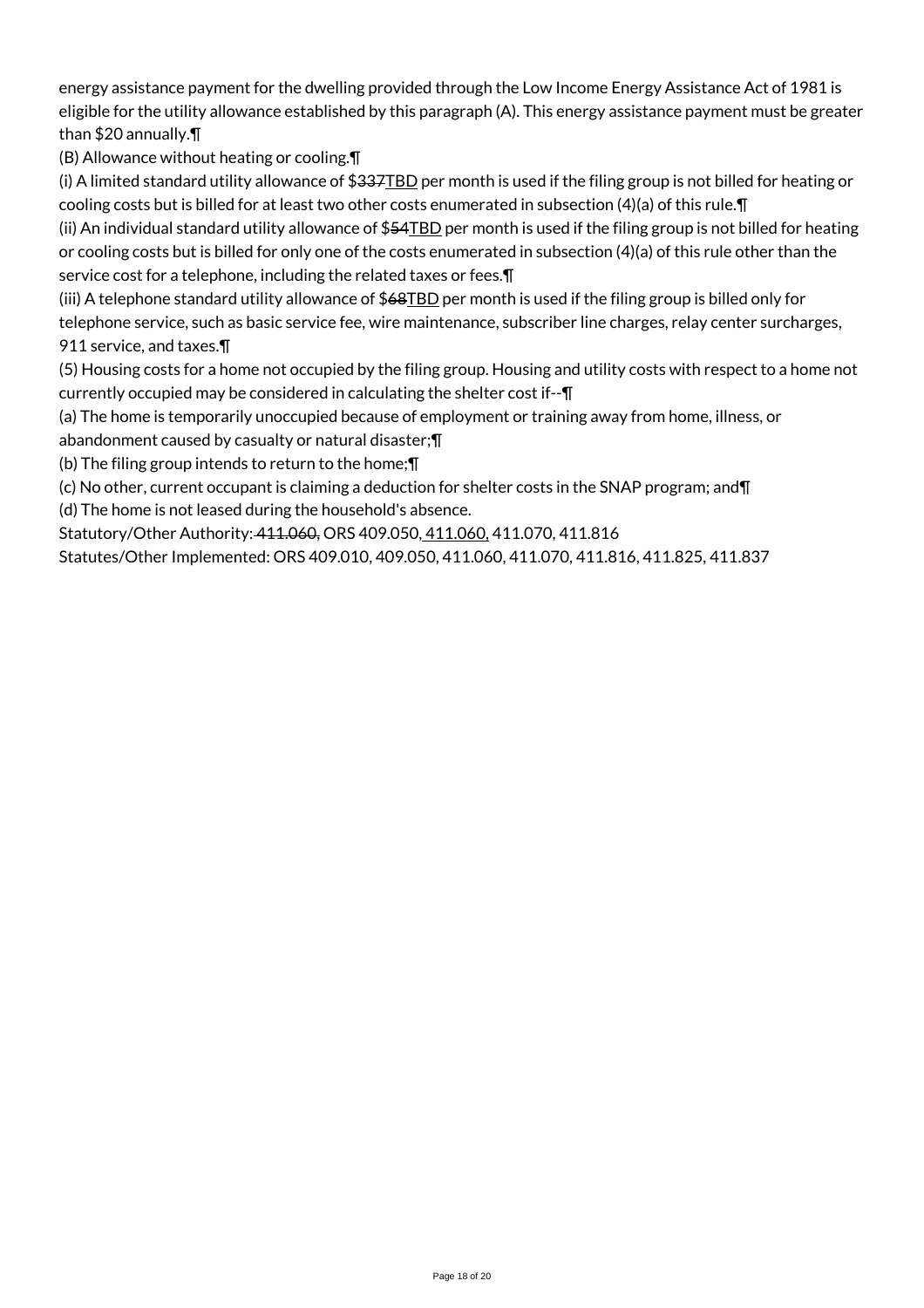# AMEND: 461-160-0430

RULE SUMMARY: OAR 461-160-0430 about income deductions, SNAP, is being amended to align income deductions used to determine adjusted income for SNAP with the annual adjustments set forth by Food and Nutrition Services.

CHANGES TO RULE:

461-160-0430 Income Deductions; SNAP ¶

# THIS RULE WILL BE AMENDED TO REFLECT FEDERAL COST OF LIVING ADJUSTMENTS PUBLISHED ANNUALLY, TO BE DETERMINED (TBD).¶

In the SNAP program:¶

(1) Deductions from income are subtracted from countable (see OAR 461-001-0000) income (see OAR 461-140- 0010) in the following order to determine adjusted income (see OAR 461-001-0000) for the SNAP program:¶ (a) An earned income deduction of 20 percent of countable earned income. The 20 percent deduction is not taken from the wages funded by grant diversions such as Work Supplementation wages.¶

(b) A standard deduction of:¶

(A) \$167TBD per month for a benefit group (see OAR 461-110-0750) of one, two, or three individuals.¶

- (B) \$178TBD per month for a benefit group of four individuals.¶
- (C) \$209TBD per month for a benefit group of five individuals.¶
- (D) \$240TBD per month for a benefit group of six or more individuals.¶

(c) A dependent care deduction for dependent care costs billed to a member of the filing group (see OAR 461-110- 0370) and not paid for through any other program of the Department. For the cost to be deductible under this section, the care must be necessary to enable a member of the filing group to--¶

(A) Accept or continue employment;¶

(B) Seek employment, including a job search that meets the requirements of a case plan (see OAR 461-001-0020); or¶

(C) Attend vocational or educational training. A student receiving educational income is entitled to a deduction only for costs not excluded from educational income by OAR 461-145-0150.¶

(d) The medical deduction for elderly (see OAR 461-001-0015) individuals and individuals who have a disability (see OAR 461-001-0015) in the filing group. The deduction is calculated by determining the total of their deductible medical costs (see OAR 461-160-0415) and subtracting \$35. The Department uses the resulting amount to determine the allowable deduction as follows:¶

(A) For an amount less than \$0, no deduction is allowed.¶

(B) For an amount greater than \$0 but less than \$170.01, a deduction of \$170 is allowed.¶

(C) For an amount greater than \$170, a deduction of the amount determined under this subsection is allowed.¶ (e) A deduction for child support payments (including cash medical support) a member of the filing group makes under a legal obligation to a child (see OAR 461-001-0000) not a member of the filing group, including payments for the current month and for payments on arrearages. Child support is not deductible if collected by setoff through the Oregon Department of Revenue or by interception of a federal tax refund.¶

(f) A shelter deduction, calculated as follows:¶

(A) For SNAP filing group members required to pay room and board in a nonstandard living arrangement (see OAR 461-001-0000), the shelter deduction is:¶

(i) The cost of room and board, minus the payment standard for the benefit group; or¶

(ii) The actual room cost, if the individual can prove that the room cost exceeds the cost described in subparagraph (i) of this paragraph.¶

(B) For all other filing group members, the shelter deduction is calculated as follows:¶

(i) The standard deduction and the deductions of earned income, dependent care, court-ordered child support, and medical expenses are subtracted from countable income. Fifty percent of the remainder is subtracted from the shelter cost calculated in accordance with OAR 461-160-0420.¶